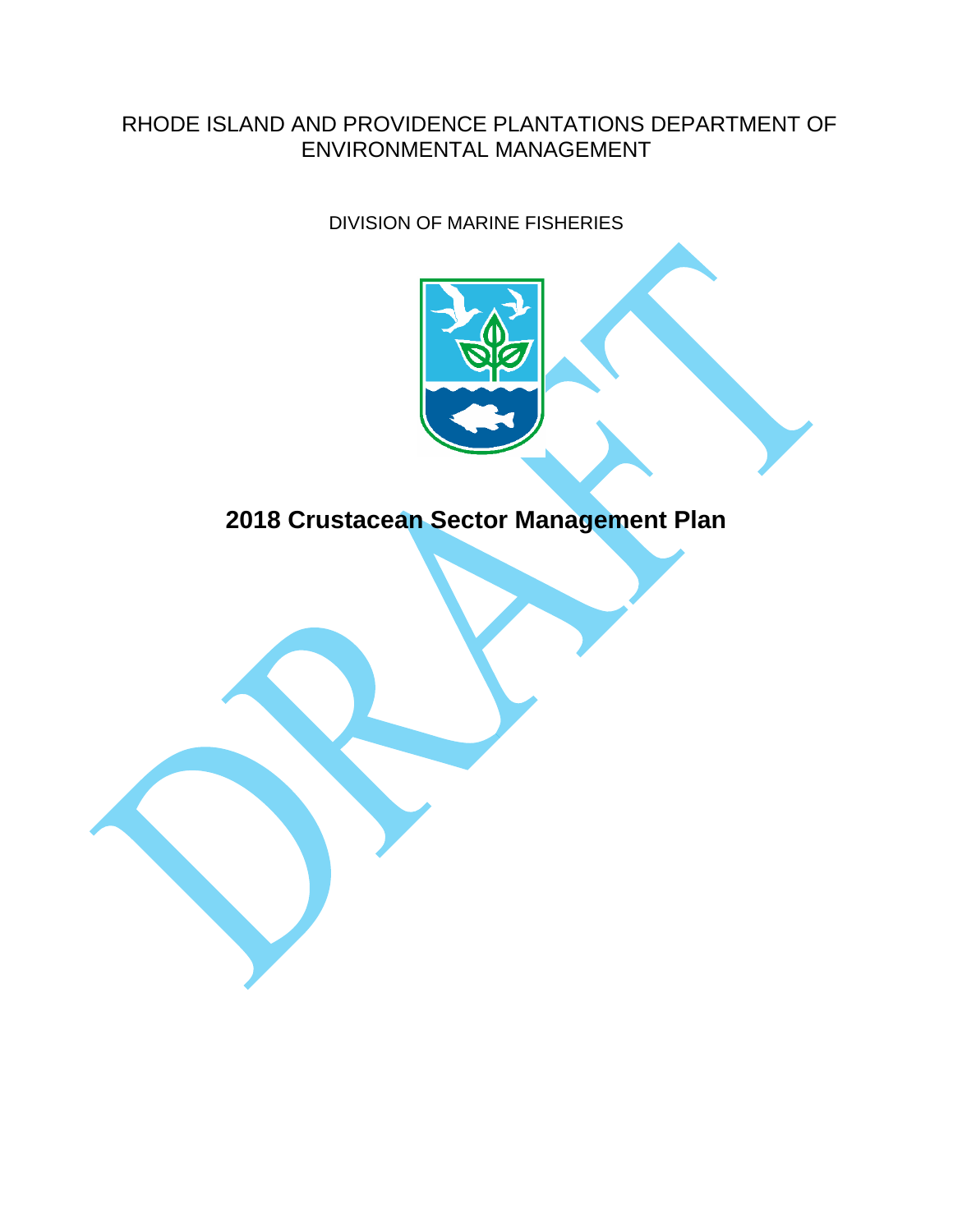# TABLE OF CONTENTS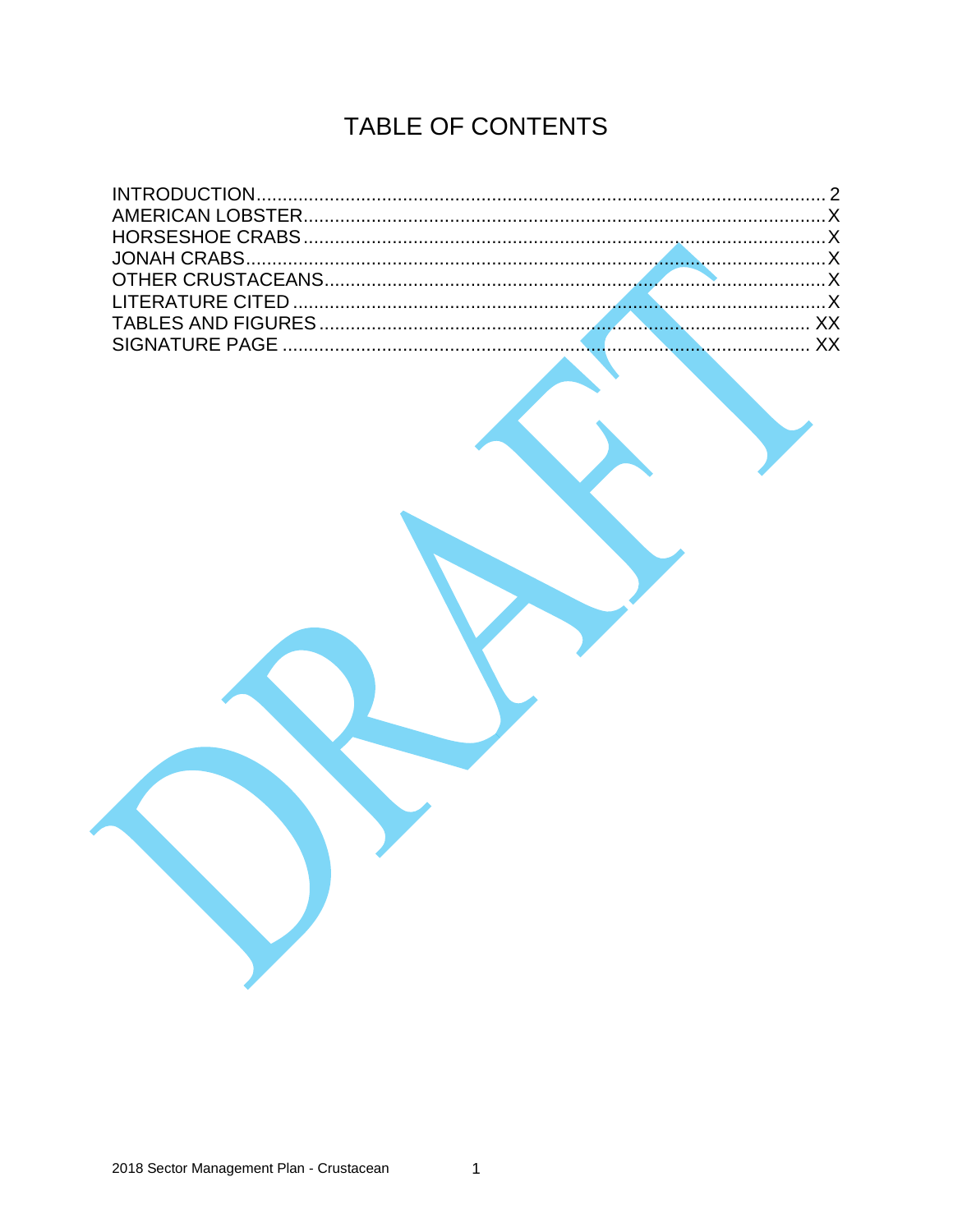#### **INTRODUCTION**

This plan is developed and updated annually pursuant to RI Gen. Law 20-2.1-9(5), which states that the Director of the Department of Environmental Management (DEM) develop conservation and management plans in support of regulations that may restrict the issuance of commercial fishing licenses. Such restrictions were clearly contemplated by the Rhode Island General Assembly as a means to limit fishing effort and to rebuild depleted fishery resources. As articulated in statute, these plans shall focus on fishery resources with the greatest value to the state.

To meet the purposes of the act, the licensing program created two licensing endorsement categories for the commercial crustacean fishery: *Lobster* and *Crustaceans Other* (e.g., crab, shrimp).

Within each endorsement category is an *exit/entry ratio*, or the number of new individual license opportunities provided for each license not renewed. Exit/entry ratios are reviewed annually by the Rhode Island Marine Fisheries Council, and presented for public comment at a public hearing in accordance with the requirements of the Administrative Procedures Act (RIGL Chapter 42-35). Determining the level of fishing effort and impacts to the resource that a particular license type collectively represents, and thus determining the number of licenses desired in a given fishery as a means to limit such effort, is a primary goal of the licensing program.

This plan emphasizes American lobster in recognition of their great commercial and recreational value to Rhode Island citizens.

# **AMERICAN LOBSTER**

**Stock Status:** The lobster resource in Narragansett Bay and Rhode Island coastal waters (Lobster Conservation Management Area 2, Southern New England lobster stock unit) has been deemed exploited over multiple decades (ASMFC 1996, 2000, 2006a, 2009, Gibson 2000). A stock decline in 2002 prompted the Atlantic States Marine Fisheries Commission (ASMFC) to initiate emergency remedial action in LCMA 2, which encompasses Rhode Island state waters. The three ASMFC lobster stock assessments conducted since 2002 have concluded that the southern New England lobster stock (including Area 2) is in poor condition based on the recommended biological reference points, below the abundance threshold, at or near the fishing mortality threshold, depleted and at the overfishing threshold (ASMFC 2006a), and below the effective exploitation threshold (ASMFC 2009, ASMFC 2015) (Table 1).

Agency trawl surveys document the abundance decline that triggered the 2002 ASMFC emergency action in LCMA 2. RI DEM trawl surveys conducted in Narragansett Bay and Rhode Island coastal waters since 1979 show that local lobster abundance dropped from high levels in the mid-1990's to low levels in 2002-2003. Although surveys conducted during 2005-2008 caught slightly more lobster, abundance has not recovered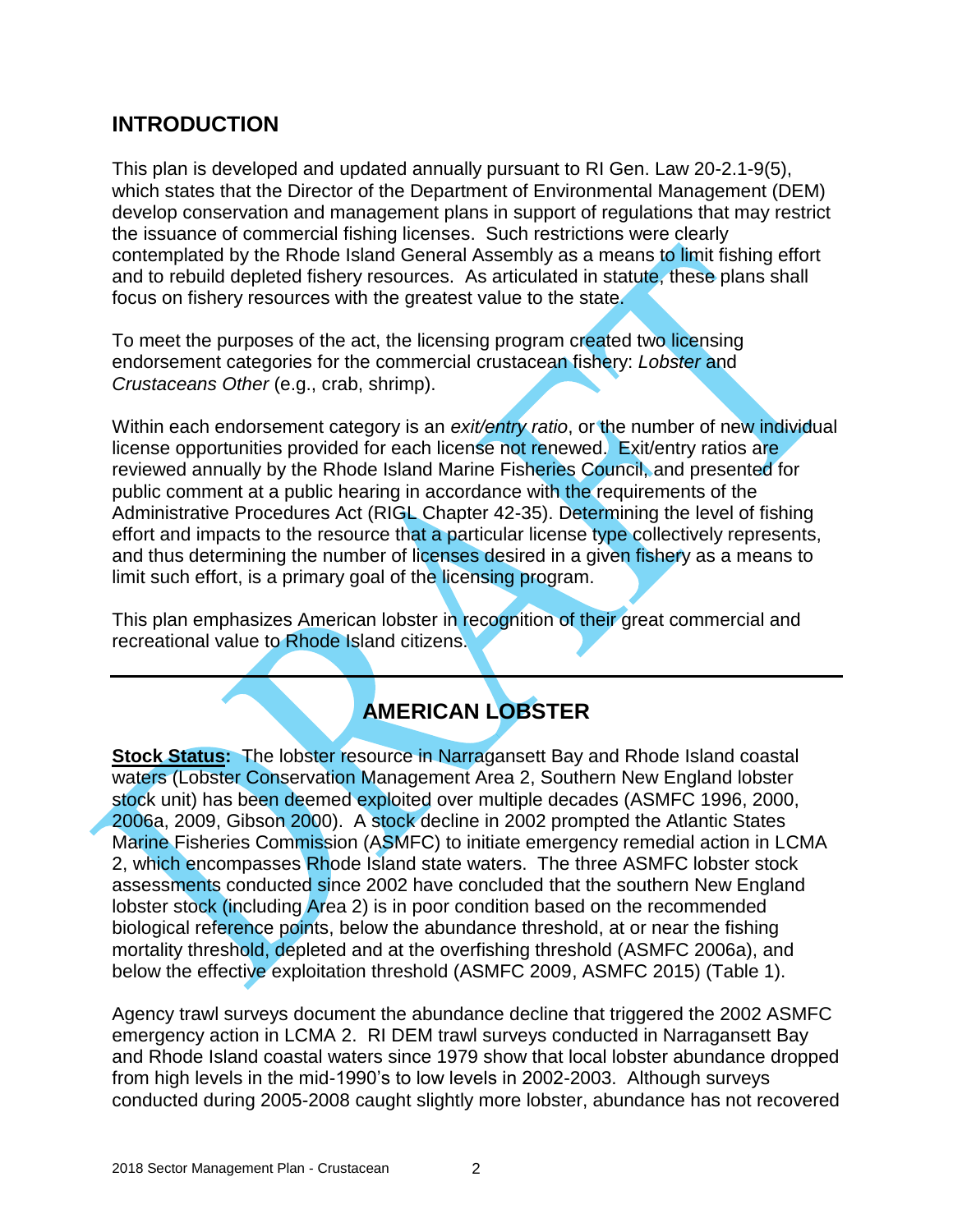to former (1990s) levels and remains below the time-series average. URI scientists have observed similar time series patterns in lobster catches conducted by the University of Rhode Island Graduate School of Oceanography (URIGSO) survey in state waters. Both Massachusetts and Connecticut have reported lobster declines to the east in Buzzards Bay and to the west in Long Island Sound. The decline in abundance of both sub-legal and legal lobster from 1997 to 2002 was preceded by a steep decline in the abundance of newly settled lobster from 1990 to 1996. These abundance patterns are consistent with the generally accepted time lag of 6-7 years between first settlement and attainment of legal size. Warming waters, shell disease, oil spills and chemical contaminants, and increasing finfish predation have likely increased the natural mortality rate and reduced the number of lobster surviving from settlement to legal size. The combined effects of reduced settlement and declining early-life survivorship have impacted the fishery, reducing recruitment. RI DEMs ventless trap survey has shown slight increases in sublegal lobster abundance over the last few years, but still below the time series (2006-2016) average. Given the time lag from settler to adult, the increase in legal abundance observed in 2004-2006 was not unexpected. Settler abundance slightly increased from 2013-2015, but decreased in 2016.

The ASMFC lobster technical committee last updated the coast-wide lobster stock assessment, including evaluation of new models that can consider increased natural mortality rate, in 2015. Revisions to their definitions of stock areas and recommendations for new biological reference points were made at that time as well. The ASMFC lobster management board accepted the assessment results and peer review which have since been published for public information (ASMFC 2015). This last assessment showed that the southern New England (SNE) stock of lobster, spanning the region from Cape Cod to New Jersey, is at low abundance and considered severely depleted. The assessment results and peer review comments pertain to a broader stock area than the Rhode Island marine waters.

The ASMFC lobster technical committee recently reexamined various stock status indicators to understand the recent population (2008-2013) in relation to previous years. All abundance (spawning stock biomass, recruitment, YOY) indicators for the SNE stock are close to or below the median abundances for the entire time series, with several below the 25%ile (ASMFC 2015). The SNE stock continues to be below the reference abundance threshold and below the effective exploitation threshold, meaning *the stock is depleted but overfishing is not occurring* (Table 1). Current abundance of the SNE stock is the lowest observed since the 1980s even though exploitation rates have declined since 2000. In general, stock indicators and model results both reflect the same stock status: overall abundance, spawning stock biomass, and recruitment are all at low levels throughout SNE lobster stock; the stock has not rebuilt since the last assessment and is still in poor condition.

In response to the assessment and peer review, the ASMFC lobster management board tasked the ASMFC lobster technical committee to evaluate how changes to different management strategies (e.g. minimum and maximum gauge changes, trap reductions,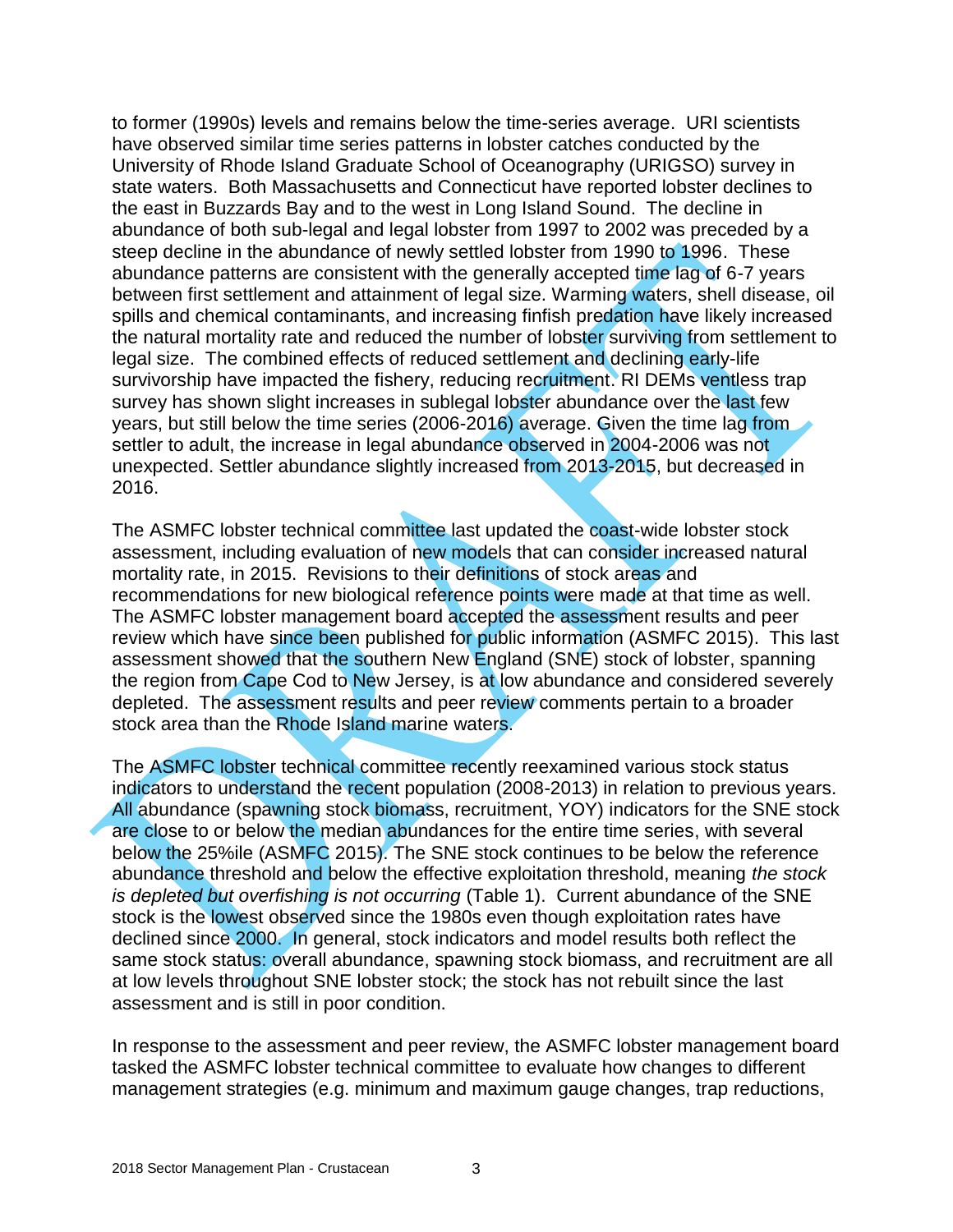closed seasons) may result in increased egg production to increase recruitment under favorable conditions. In May 2017, the ASMFC American Lobster Management board approved moving forward with increasing SNE egg production by 5%. Lobster Conservation Management Teams (LCMT) have provided proposals to reach the 5% based on the suite of tools noted above. The proposals will be reviewed in August, 2017 by the ASMFC Lobster Board.

**Management Program:** Regional management of the lobster resource is the responsibility of the ASMFC. Amendment 3 to the fishery management plan (ASMFC 1997) and associated addenda govern the interstate management program and peer reviewed coast wide stock assessments (ASMFC 2000, 2006a, 2009, 2014) provide information on lobster biology and resource status. The ASMFC management program is organized by lobster management area (LCMA) with Rhode Island state waters being part of Area 2. DEM complies with the LCMA 2 plan through a set of management measures including minimum/maximum gauge and escape vent sizes, trap limits, protection of egg-bearing females, v-notching, a trap reduction schedule (to be implemented over a 6 year period), and a 10% conservation tax on trap allocation transfers designed to further reduce the number of traps deployed. Both state (RI-MA) and federal waters are included in LCMA 2 making cooperative management essential.

**Performance of Fishery:** The regional lobster resource has undergone a decline in abundance and fishery performance. The decline has resulted in removal of latent effort in the fishery and reduced landings compared to the 1990s. The number of lobster trap allocations (LTAs) in 2017 did not differ greatly than 2016 across fishing license type (Table 2). Most fishermen holding LTAs are have multipurpose licenses. The trap reduction program continued in 2016-2017, with total traps reduced based on the 5% reduction and the conservation tax (Table 3). Total lobster landings in 2016 were 2.26 million pounds, with an ex-vessel value of over \$12 million.

**Division Management and Licensing Recommendations:** The state should continue to work with the ASMFC to further reduce fishing mortality and to rebuild the lobster resource throughout the region. Attrition is clearly occurring in the industry, reducing the number of participants and active traps. The state began to neutralize latent effort through the trap reductions imbedded in Addendum XVIII starting in 2016 so that it cannot re-activate if resource conditions improve. Participation in Area 2 is based on historical performance and the state has reviewed lobster licensing and made appropriate changes in preparation for limited access-historical performance. A lobster trap allocation transferability program that was initiated with Addendum XII has been developed in consultation with ASMFC and NOAA Fisheries via Addenda XVIII, XIX, and XXI. This can be used to bring new individuals into the fishery without increasing effort above that qualified in the initial trap allocation.

In view of ASMFC compliance requirements and state law, it is recommended that the moratorium on the issuance of new lobster endorsements be continued for 2018.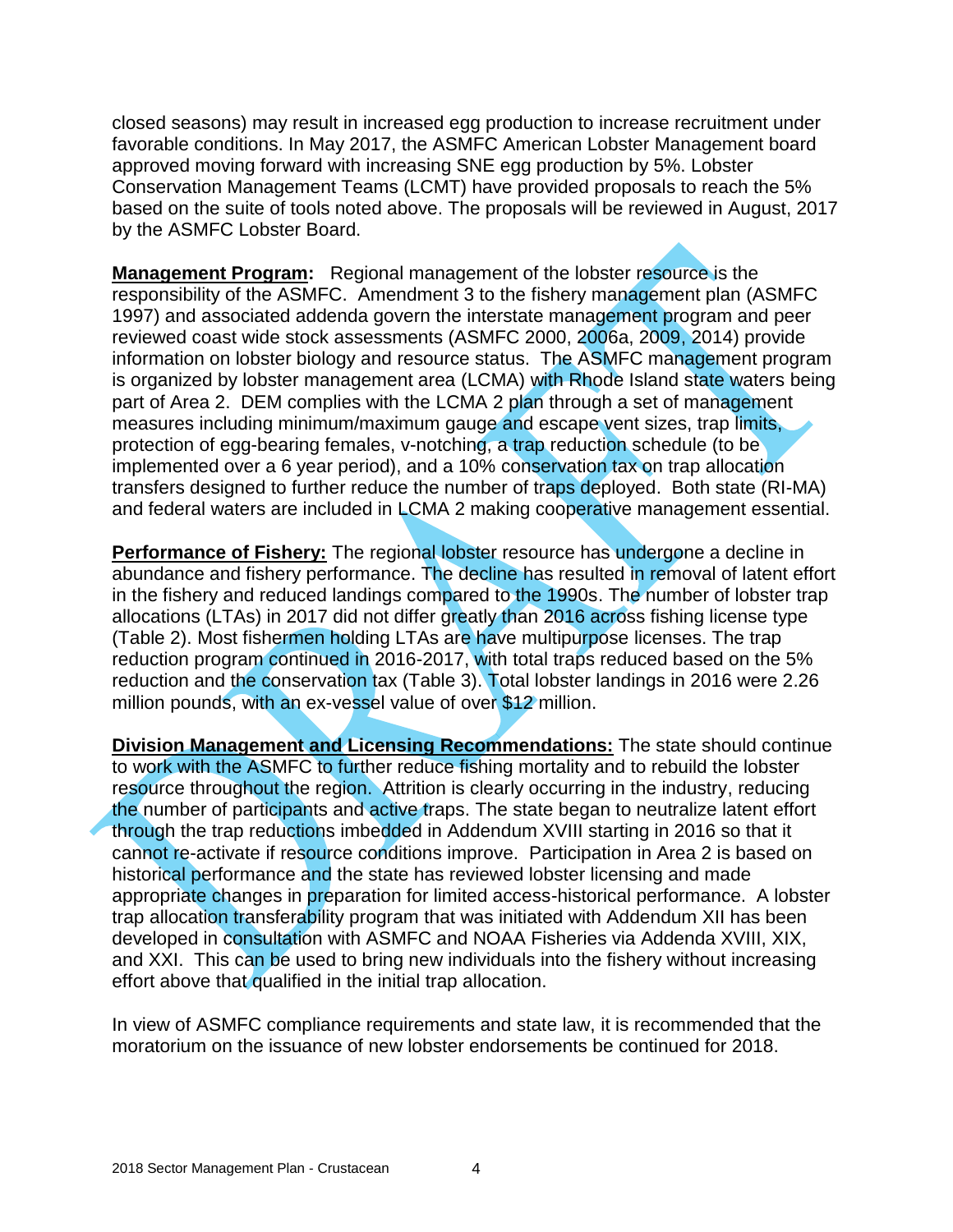**RI Marine Fisheries Council**: (This section to be completed and plan finalized upon inclusion of IAC/Council recommendations: IAC meeting tentative date August 10; Hearing tentative date Sept 18-19; Council meeting date Oct. 2).

## **HORSESHOE CRAB**

**\_\_\_\_\_\_\_\_\_\_\_\_\_\_\_\_\_\_\_\_\_\_\_\_\_\_\_\_\_\_\_\_\_\_\_\_\_\_\_\_\_\_\_\_\_\_\_\_\_\_\_\_\_\_\_\_\_\_\_\_\_\_\_\_\_\_\_\_\_\_**

**Stock Status:** An updated coast wide Horseshoe Crab stock assessment was conducted in 2013 showing that the fishing mortality rate is slightly above the F<sub>msy</sub> reference point and stock abundance has not yet recovered toward B<sub>msy</sub>. A regional update will be initiated in 2018 at the Commission level.

**Management Program:** The commercial horseshoe crab fishery is managed at the regional level by the ASMFC Interstate FMP for horseshoe crabs. In state waters, DEM uses time and area closures, possession limits and state established quotas, as well as a permitting/reporting program to achieve compliance with the FMP. For the 2017 fishing year, DEM regulations were adopted establishing broader time closures, improved reporting and reporting compliance measures, a minimum size of 7 inches (prosomal width), and daily possession limits for the bait fishery.

**Performance of Fishery:** The use of time closures and possession limits in the State's bait fishery has greatly restricted harvest during peak spawning activity and resulted in reduced fishing mortality rates and harvest equity among participants. However, due to a small quota and the nature of accountable commercial harvest, overages may occur annually and must be deducted from the following year possibly resulting in a shorter harvest season and may limit resource access.

**Division Management and Licensing Recommendations:** . The Division will continue to monitor harvest levels to determine the effects of the management measures and strategy implemented in 2017, however it is too soon to conclude if these measures are effective as intended. Considering the bait fishery has remained open longer than it has in the last 10 years would be an indication of its effectiveness. The Division recommends maintaining as an un-restricted species in the *Other Crustaceans* endorsement category for 2018.

**RI Marine Fisheries Council**: (This section to be completed and plan finalized upon inclusion of IAC/Council recommendations: IAC meeting tentative date August 10; Hearing tentative date Sept 18-19; Council meeting date Oct. 2).

## **JONAH CRAB**

**Stock Status:** An ASMFC Fishery Management Plan for the Jonah Crab (*Cancer borealis*) fishery was implemented on June 1, 2016. The management plan ties Jonah Crab harvest to fishers holding a Lobster Trap Allocation (LTA) with elements including permitting, minimum size requirements, and the prohibition of egg bearing females.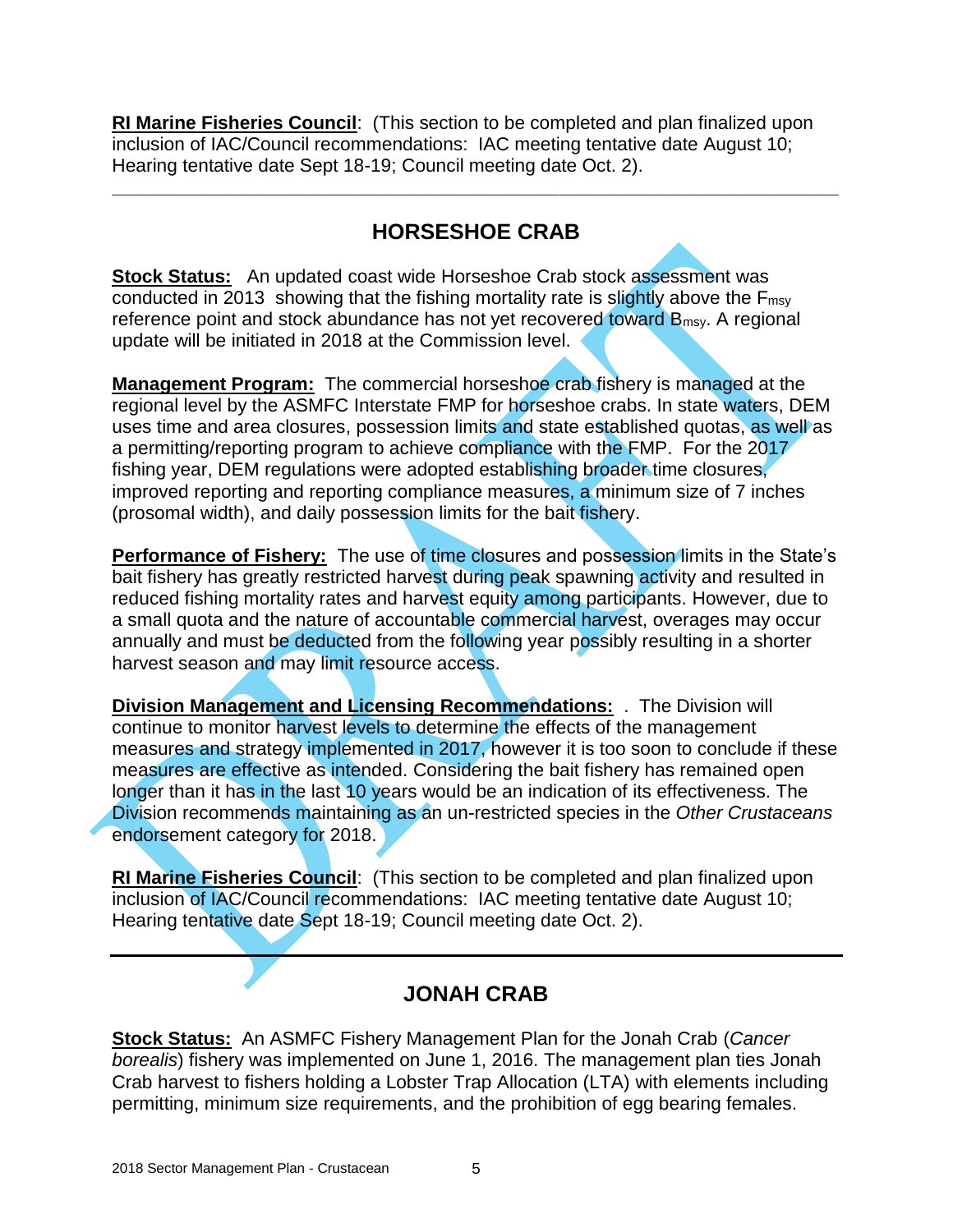Additional addenda recently adopted by the ASMFC establishes incidental bycatch limits for non-trap gear and non-lobster trap gear and limits on claw harvest. Recent *Cancer* crab abundance from the URIGSO trawl survey is below the time-series mean. Currently, there is an endeavor by state, federal, and academic scientists to collect data on Jonah crab life history and population characteristics to perform a formal stock assessment. No time table has been set for such an assessment.

**Management Program:** Jonah crab is managed at the regional level by the ASMFC FMP for Jonah crab, which was first adopted in 2016 with and includes an (LTA) requirement, a minimum size limit of 4.75 inches and the prohibition of egg bearing females. Additional addenda recently adopted by the ASMFC establishes incidental bycatch limits for non-trap gear and non-lobster trap gear and limits on claw harvest DEM achieves FMP compliance through state regulations adopted in 2016, including minimum size (i.e., 4.75"), minimum escape vent and trap size.

Per Addendum I, a bycatch limit of 1,000 crabs per trip for non-trap and non-lobster fishermen was set. To avoid the unintentional outcome of this addendum of creating small industries operating solely under this provision, the ASMFC Jonah Crab Board aimed to define bycatch. As per ASMFC, Jonah crab caught under the bycatch limit must comprise an amount lower, in pounds, than the target species the deployed gear is targeting. Target species is further defined as: "those species primarily sought by the fishermen in the fishery" and are "the subject of directed fishing effort." Addendum II, adopted in early 2017 allows Jonah crab fishermen to detach and harvest claws at sea, with a required minimum claw length of 2.75" if the volume of claws landed is greater than five gallons. Claw landings less than five gallons do not have to meet the minimum claw length standard.

**Performance of the Fishery:** In 2016, over 3.65 million pounds of Jonah Crab were harvested for an ex-vessel value near \$300,000. Due to the infancy of the FMP and state regulations, it is too early to determine the effects of management measures.

**Division Management and Licensing Recommendations:** In view of ASMFC compliance requirements and state law, it is recommended that RI remains compliant with the ASMFC provisions, and continues its work toward collecting biological and fishery information on Jonah Crab for a future, formal stock assessment.

## **OTHER CRUSTACEANS**

**Stock Status:** Commercial landings of crustacean species other than lobster, horseshoe crabs and Jonah crabs include green crabs (*Carcinus maenas*), rock crabs (*Cancer irroratus*), blue crabs (*Callinectes sapidus*), deep-sea red crabs (*Chaceon quinquedens*), and mantis shrimp (*stomatopoda*). Landings of deep-sea red crabs (*Chaceon quinquedens*) come strictly from federal waters and participation is limited by federal permit.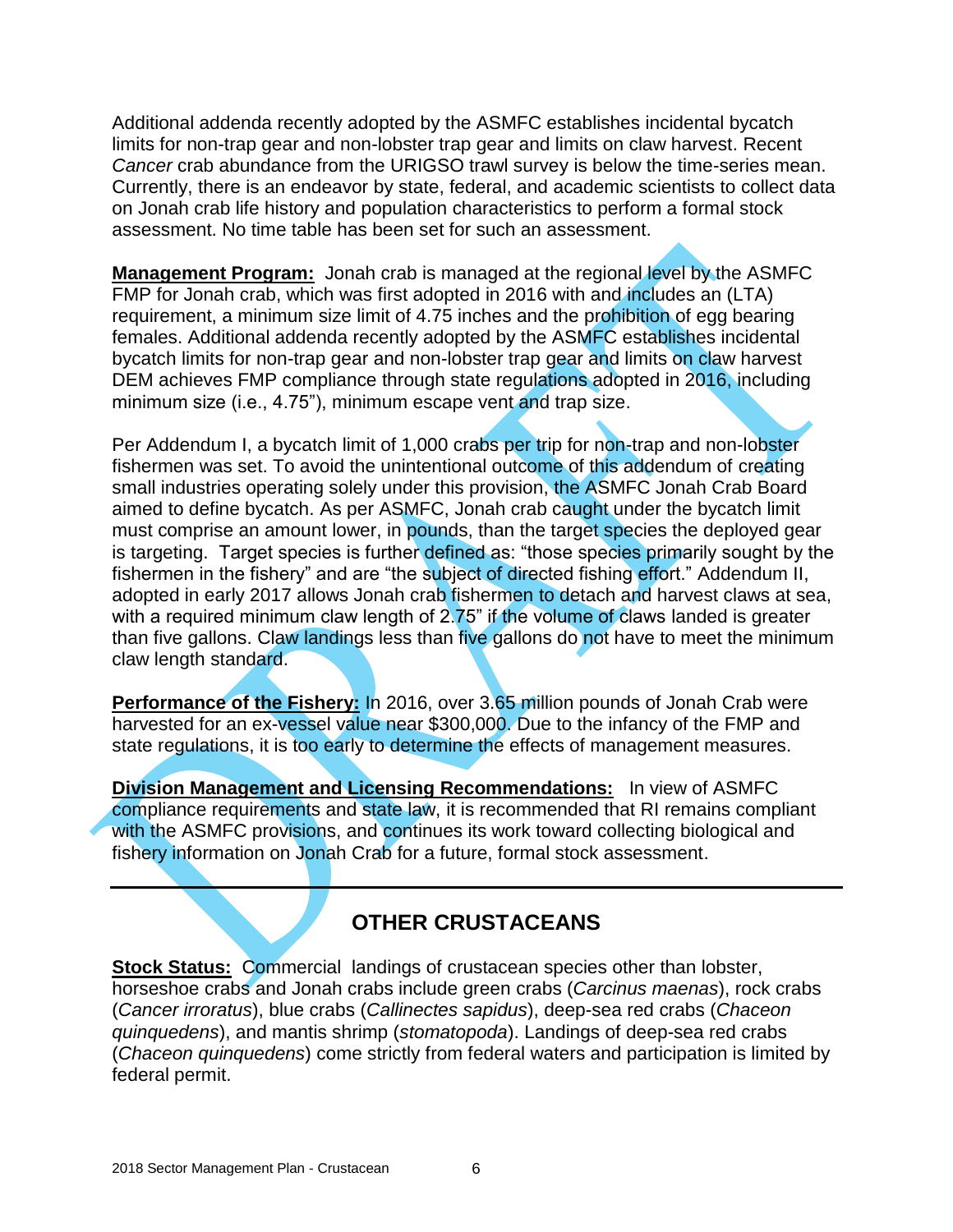**Management Program:** A control date of June 1, 2016 was established for Atlantic Rock crabs however no other management measures have been adopted or proposed in 2017. Blue crab harvested are subject to a minimum size of 5 inches from shell tip to tip. Harvest is limited to 25 individuals, unless using a scoop or crab net, trot, or hand line.

**Performance of the Fishery:** A total of 698,985 pounds of these species were landed in RI in 2017 for a total ex-vessel value of \$534,747. Ninety-seven (97) percent of the poundage can be attributed to Atlantic Rock Crab.

**Division Management and Licensing Recommendations:** Continue to include crustaceans species other than lobster in the *Crustacean Other* endorsement and maintain open entry into this endorsement category.

#### **LITERATURE CITED**

- Atlantic States Marine Fisheries Commission (ASMFC). 1996. A review of the population dynamics of American lobster in the northeast. Special Report No. 61 of the Atlantic States Marine Fisheries Commission.
- Atlantic States Marine Fisheries Commission (ASMFC). 2000. American lobster stock assessment report for peer review. Stock assessment report No. 00-01 (Supplement) of the Atlantic States Marine Fisheries Commission. July 2000.
- Atlantic States Marine Fisheries Commission (ASMFC). 2003a. Total allowable landings for area 2. Report of the ASMFC lobster modeling subcommittee, January 2003.
- Atlantic States Marine Fisheries Commission (ASMFC). 2003b. Lobster conservation management area 2: goals and management measures. Report of the ASMFC lobster technical committee, July 2003.
- Atlantic States Marine Fisheries Commission (ASMFC). 2006a. American lobster stock assessment for peer review. Stock Assessment Report No. 06-03 (Supplement) of the Atlantic States Marine Fisheries Commission. January 2006.
- Atlantic States Marine Fisheries Commission (ASMFC). 2006b. Terms of Reference and Advisory Report to the American lobster stock assessment peer review. Stock Assessment Report No. 06-03 of the Atlantic States Marine Fisheries Commission. January 2006.
- Atlantic States Marine Fisheries Commission (ASMFC). 2009. American lobster stock assessment for peer review. Stock Assessment Report No. 09-01 (Supplement) of the Atlantic States Marine Fisheries Commission. February 2009.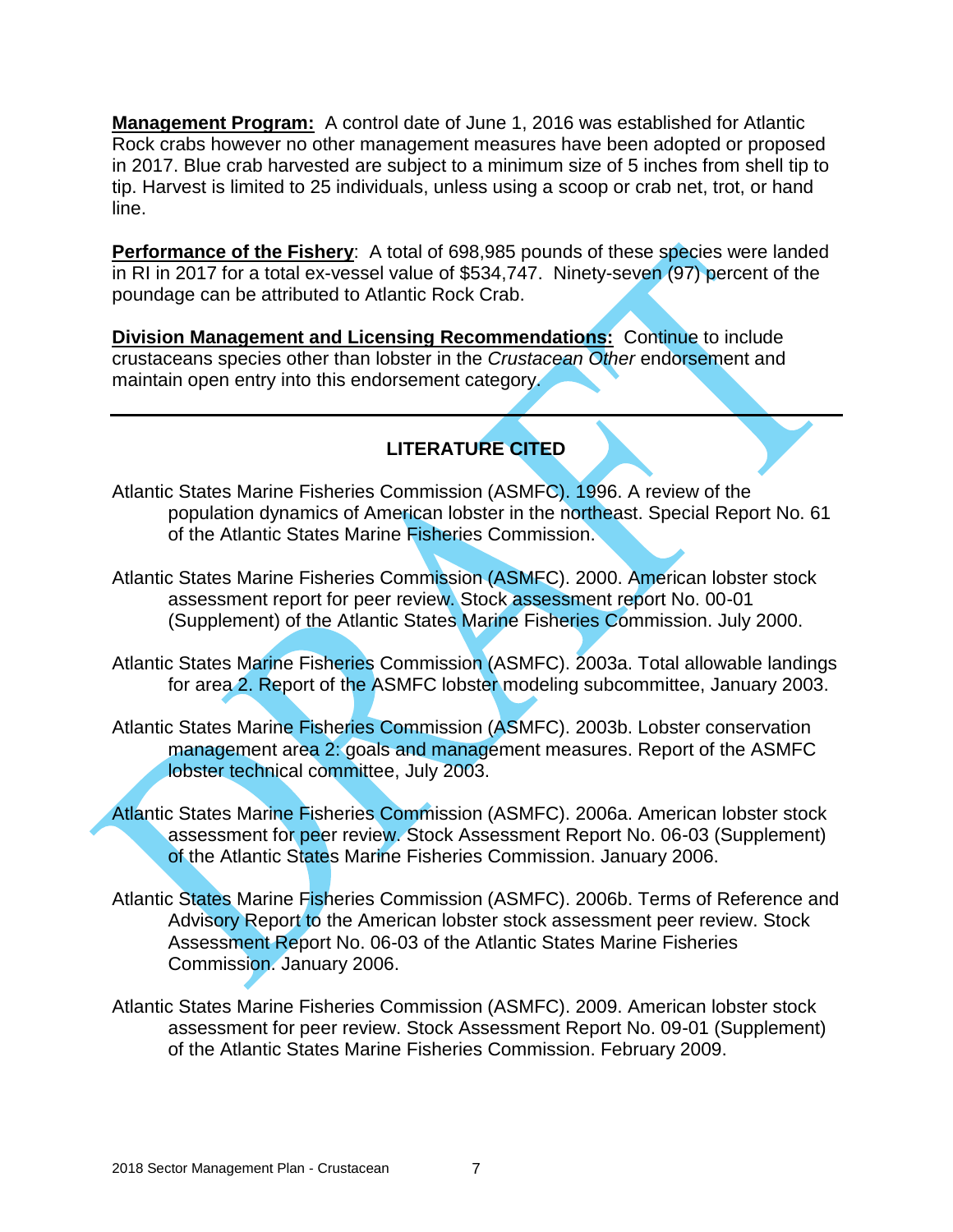- Atlantic Coastal Cooperative Statistics Program. (2012) 2012 Rhode Island Cancer Crab Landings Data; generated by Anna Webb; using ACCSP Data Warehouse [online application], Arlington, VA: Available at [http://www.accsp.org](http://www.accsp.org/) --> Data Center --> Data Warehouse --> Login; accessed July 8, 2013.
- Atlantic States Marine Fisheries Commission (ASMFC). 2013. Horseshoe Crab Stock Assessment Update. August 2013.
- Atlantic States Marine Fisheries Commission (ASMFC). 2015. American lobster benchmark stock assessment and peer review report. Stock Assessment Report (Supplement) of the Atlantic States Marine Fisheries Commission. August 2015.
- Atlantic States Marine Fisheries Commission (ASMFC).2015. Interstate Management Plan for Jonah Crab. August 2015
- Atlantic States Marine Fisheries Commission (ASMFC).2016. Addendum I to the Interstate Management Plan for Jonah Crab: Incidental Bycatch Limits for Non‐ Trap Gear and Non‐Lobster Traps. May 2016
- Atlantic States Marine Fisheries Commission (ASMFC). 2017. Addendum II to the Interstate Fishery Management Plan for Jonah Crab: Coastwide Standard for Claw Landings and Bycatch Definition. January 2017.
- Drinkwater, K.F. and D.G. Mountain. 1997. Climate and Oceanography. Pages 3-25 in J. Boreman, B.S. Nakashima, J.A. Wilson, and R.L. Kendall, editors. Northwest Atlantic groundfish: perspectives on a fishery collapse. American Fisheries Society, Bethesda Maryland.
- Gibson, M.R. 2000. Alternative assessment and biological reference points for the Rhode Island inshore lobster stock with estimations of unfished stock size. Report to the Atlantic States Marine Fisheries Commission and lobster assessment peer review panel.
- Gibson, M.R., and S. Olszewski. 2001. Stock Status of Horseshoe Crabs in Rhode Island in 2000 with Recommendations for Management. RI Division of Fish and Wildlife. Research Reference Document 01/01**.**
- Gibson, M.R., and T. E. Angell. 2006. Estimating the reduction in fishing mortality rate on area 2 lobster associated with the North Cape v-notching program. RI Division of Fish and Wildlife. Report to the ASMFC lobster technical committee.
- Hilborn, R., and C.J. Walters. 1992. Quantitative fisheries stock assessment choice, dynamics and uncertainty. Chapman and Hall, New York. 570 p.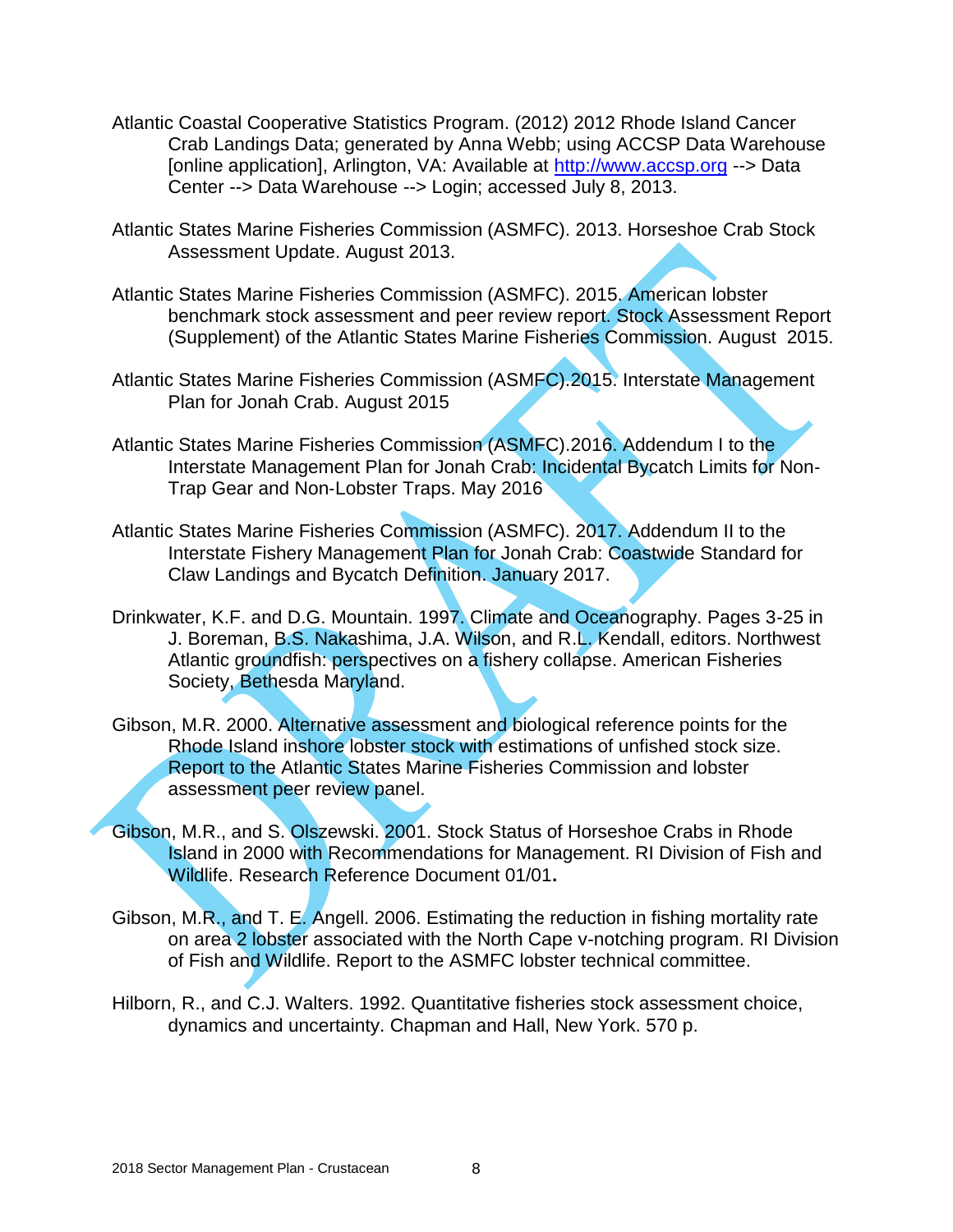- Katz, C.H., J.S. Cobb, and M. Spaulding. 1994. Larval behavior, hydrodynamic transport, and potential offshore recruitment in the American lobster, *Homarus americanus*. Mar. Ecol. Prog. Ser. 103: 265-273.
- Wahle, R., M. Gibson, R. Glenn, P. Lawton, D. Robichaud, J. Tremblay, and C. Wilson. 2006. New England Lobster Settlement Index: Update 2005 Climate Controls.

#### **TABLES**

Table 1 - Revised threshold reference points with stock status variables for the Southern New England lobster stock unit.

| <b>Variable</b>                                | <b>SNE</b> |  |  |  |
|------------------------------------------------|------------|--|--|--|
| <b>Effective Exploitation</b>                  |            |  |  |  |
| <b>Effective Exploitation Threshold</b>        | 0.41       |  |  |  |
| Recent effective exploitation 2011-2013        | 0.27       |  |  |  |
| <b>Effective Exploitation Below Threshold?</b> | <b>YES</b> |  |  |  |
| <b>Reference Abundance (number of lobster)</b> |            |  |  |  |
| Abundance Threshold                            | 24,000,000 |  |  |  |
| Recent Abundance 2011-2013                     | 10,000,000 |  |  |  |
| Abundance Above Threshold?                     | NO         |  |  |  |
|                                                |            |  |  |  |

Table 2 - Rhode Island Commercial Fishing License and Lobster License/Endorsement Issuance Data, 2013-2017.

| <b>License Type</b>                           | 2013 | 2014 | 2015 | 2016 | 2017 |
|-----------------------------------------------|------|------|------|------|------|
| <b>MULTI-PURPOSE LICENSE</b>                  | 829  | 816  | 804  | 802  | 789  |
| MPL with Area 2 Lobster Trap Allocation (LTA) | 317  | 308  | 298  | 304  | 304  |
| <b>DOCKSIDE SALE ENDORSEMENT</b>              | 241  | 236  | 236  | 245  | 242  |
|                                               |      |      |      |      |      |
| <b>PRINCIPAL EFFORT LICENSE</b>               | 655  | 615  | 593  | 580  | 586  |
| <b>LOBSTER ENDORSEMENT with LTA</b>           | 34   | 29   | 25   | 21   | 19   |
| NON-LOBSTER CRUSTACEAN ENDORSEMENT            | 35   | 36   | 33   | 33   | 35   |
| DOCKSIDE SALE ENDORSEMENT                     | 13   | 12   | 11   | 13   | 15   |
|                                               |      |      |      |      |      |
| <b>COMMERICAL FISHING LICENSE</b>             | 420  | 404  | 412  | 416  | 429  |
| <b>LOBSTER ENDORSEMENT with LTA</b>           | 5    | 3    | 3    | 4    | 4    |
| NON-LOBSTER CRUSTACEAN ENDORSEMENT            | 100  | 101  | 95   | 95   | 104  |
| DOCKSIDE SALE ENDORSEMENT                     | 14   | 16   | 16   | 15   | 18   |